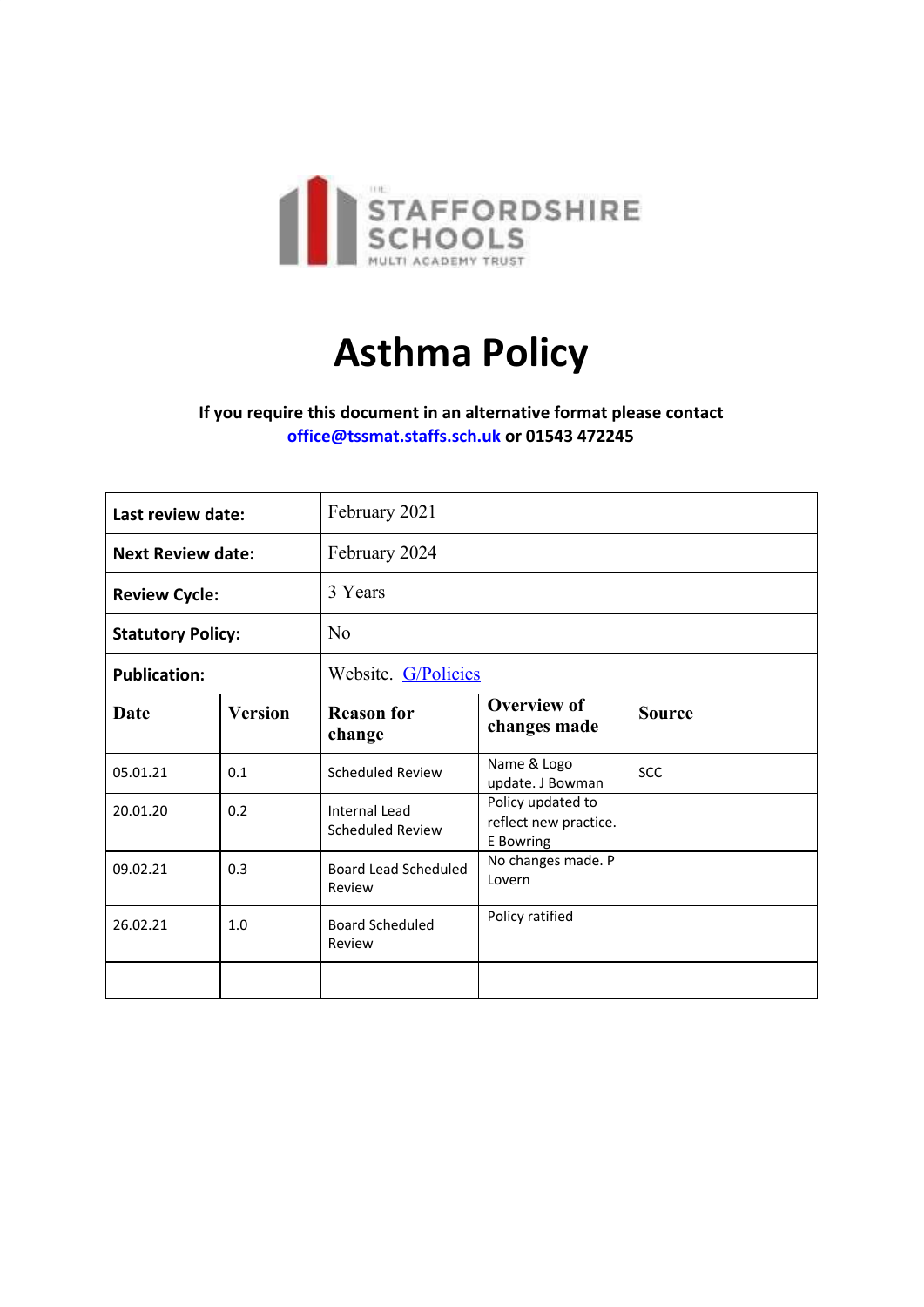# **Asthma Policy**

# **Rationale**

The Trust:-

- ◆ Recognises that asthma is a widespread, serious but controllable condition and the Trust welcomes all pupils with asthma.
- ❖ Ensures that pupils with asthma can and do participate fully in all aspects of school life, including art lessons, PE, science, visits, outings or field trips and other out of hours school activities.
- ❖ Recognises that pupils with asthma need immediate access to reliever inhalers at all times.
- ◆ Keeps a record of all pupils with asthma and the medicines they take.
- $\triangleq$  Ensures that the whole school environment, including the physical, social, sporting and educational environment, is a favourable one to pupils with asthma.
- ❖ Ensures that all pupils understand asthma.
- ❖ Ensures that all staff, (including supply teachers and support staff), who come into contact with pupils with asthma know what to do when someone has an asthma attack.
- ❖ Understand that pupils with asthma may experience bullying and has procedures in place to prevent this.
- ❖ Will work in partnership with all interested parties including the Trust's governing body, all Trust staff, school nurses, parents/carers, employers of Trust staff, doctors, nurses and pupils to ensure the policy is planned, implemented and maintained successfully.

# **Asthma Medicines**

**Immediate access to reliever medicines is essential. Pupils with asthma are encouraged to take responsibility for their reliever inhaler as soon as the parent/carer, doctor or asthma nurse and class** teacher agree they are mature enough. They are stored in their own tidy trays and are taken with them when working in other areas of the school. The reliever inhalers of younger children are kept in an **accessible place in the classroom.**

Parents/carers are asked to ensure that the school is provided with a labelled spare reliever inhaler. The office will hold this separately in case the pupils own inhaler runs out, or is lost or forgotten. All inhalers **must be labelled with the child's name by the parent/carer.**

**Parents/carers are asked to check the condition and expiry date on both inhalers at the beginning of each half term.**

Trust staff are not required to administer asthma medicines to pupils, (except in an emergency), however many of the staff at this Trust are happy to do this.

Trust staff who agree to administer medicines are insured by the local authority when acting in agreement with this policy. All Trust staff will let pupils take their own medicines when they need to.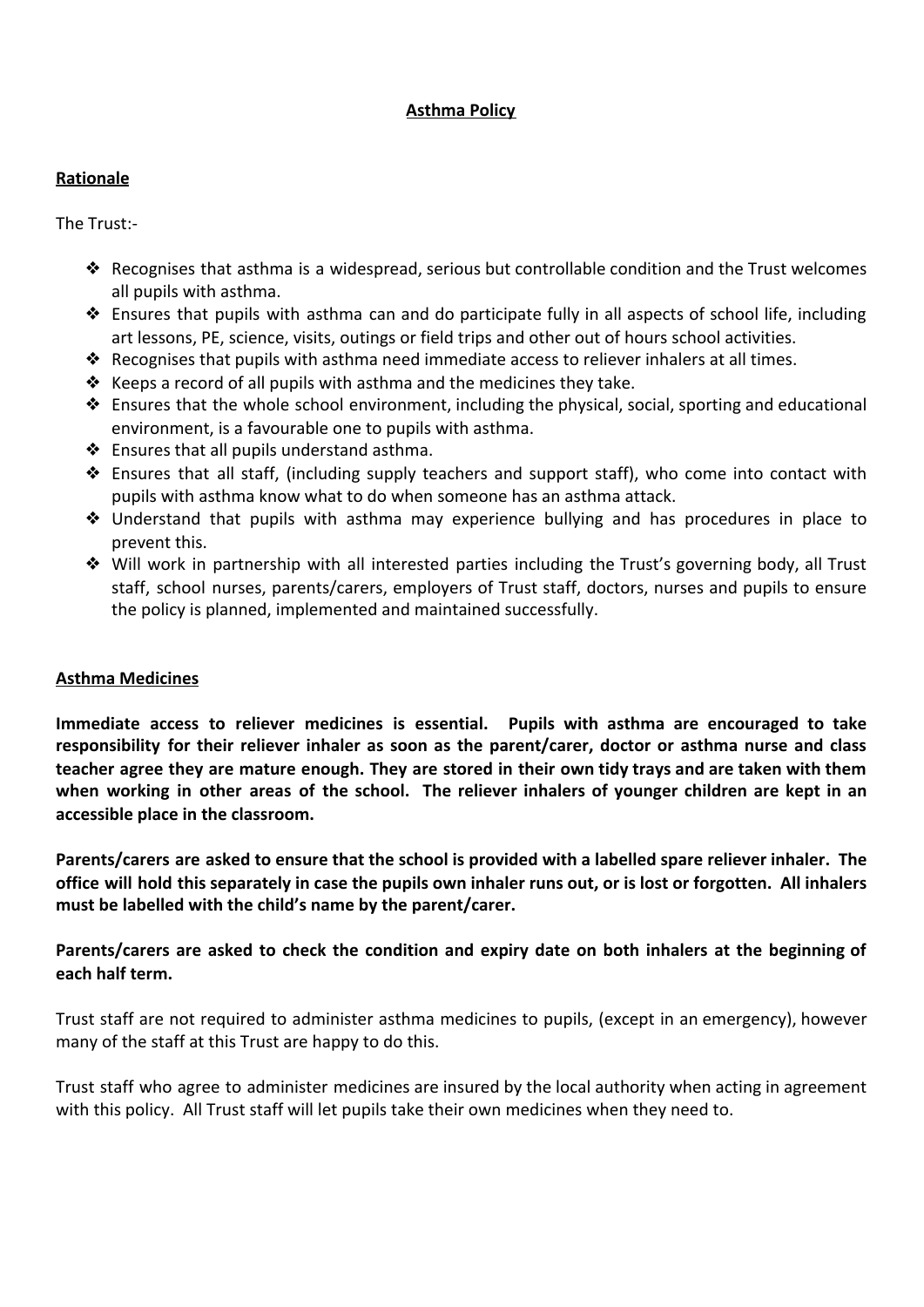#### **Record Keeping**

At the beginning of each year or when a child joins the school, parents/carers are asked if their child has any medical conditions including asthma on their enrolment form.

Parents are responsible for informing the school for any asthma attacks at home, and providing, where possible, an Individual Health Plan from the GP or nurse.

A google form will be sent out to all parents who have identified their children as asthmatic to gather information on their particular needs to create an individual Asthma Plan.

The school will keep an Asthma Register in school, which will record use of inhalers in school. Use of inhalers more than 3 times in one school day will prompt staff to contact parents and request the child attends a GP surgery for review.

# **Exercise and Activity, PE and Games**

Taking part in sports, games and activities is an essential part of school life for all pupils. All teachers know which children in their class have asthma and teachers at the Trust are aware of which pupils have asthma from the Trust's asthma register. Pupils with asthma are encouraged to participate fully in all PE lessons.

#### **School Environment**

The Trust does all that it can to ensure the school environment is favourable to pupils with asthma. The Trust does not keep furry or feathery animals and has a definite no smoking policy. The Trust does not use chemicals in science or art lessons that are a potential triggers for pupils with asthma.

#### **School Trips**

Children with asthma will be identified prior to school trips, and individual risk assessments put together, medication should be kept on the child at all times, and staff will take a spare reliever with them in the first aid kit. For overnight trips where the child needs a preventer, parents will be asked to supply two, in case one fails.

#### **When a Pupil is Falling Behind in Lessons**

If a pupil is missing a lot of time at school or is always tired because their asthma is disturbing their sleep at night, the class teacher will initially talk to the parents/carers to work out how to prevent their child from falling behind. If appropriate, the teacher will then talk to the school nurse and special education needs coordinator about the pupil's needs.

The Trust recognises that it is possible for pupils with asthma to have special education needs due to their asthma.

#### **Exam Periods**

Exam periods often fall within peak hayfever season. Asthma is also triggered by stress. The school will identify children with asthma during the exam period and ensure preventative medication has been taken, and reliever medication is available within the exam room.